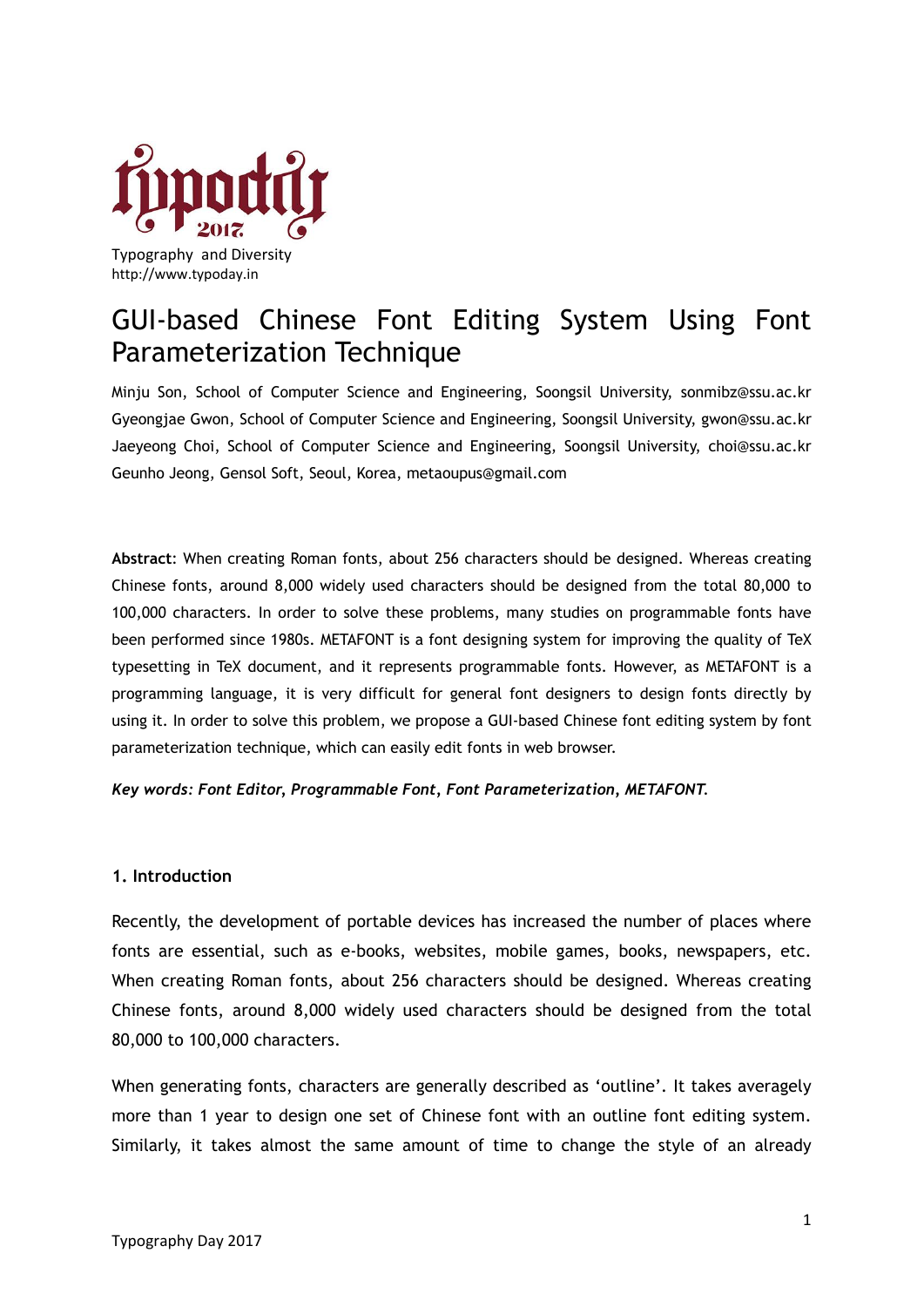generated font using general outline editors. In order to solve these problems, many studies on programmable fonts have been performed since 1980s.

METAFONT is a font designing system for improving the quality of TeX typesetting in TeX document, and it represents programmable fonts. METAFONT can reduce the cost of generating fonts by deriving various fonts by changing size or shape of pen or values that are required to draw the characters.

However, as METAFONT is a programming language, it is very difficult for general font designers to design fonts by directly using it. In order to solve this problem, we proposed a GUI-based Chinese font editing system by font parameterization technique, which can easily edit fonts in the web browser. It cannot only be used by font designers but also by general users who do not have the programming skills.

In this paper, we discussed previous related work of this subject, and described the structural font generating program, which was the result of our work. We also explained the implementation of the GUI-based font editing system and showed several samples of resulted Chinese characters. In the end, we made our conclusion and also discussed the research direction for the future.

## **2. Related Works**

## **2.1 METAFONT**

METAFONT is a programming language developed by Professor Donald Knuth, Stanford University in the 1980s to define fonts in TeX (Donald, K., 1986). METAFONT uses 'handwriting' method to draw skeleton of characters, and fills the track of the skeleton with a pen to express fonts. In other words, METAFONT provides all the processes that we use to write characters on a plain paper with our hand, like selecting a pen, grabbing the pen, and drawing characters with desired directions in a human friendly way. Along with all these processes, METAFONT can also define the pen, curve using the Bezier cubic method, etc. It can enhance the productivity of font designed by reusability of code. However, there is no proper GUI-based font editor for Chinese fonts using the METAFONT (Crossland, D., 2008). In this paper, we address this limitation by presenting GUI-based Chinese font editing system using METAFONT.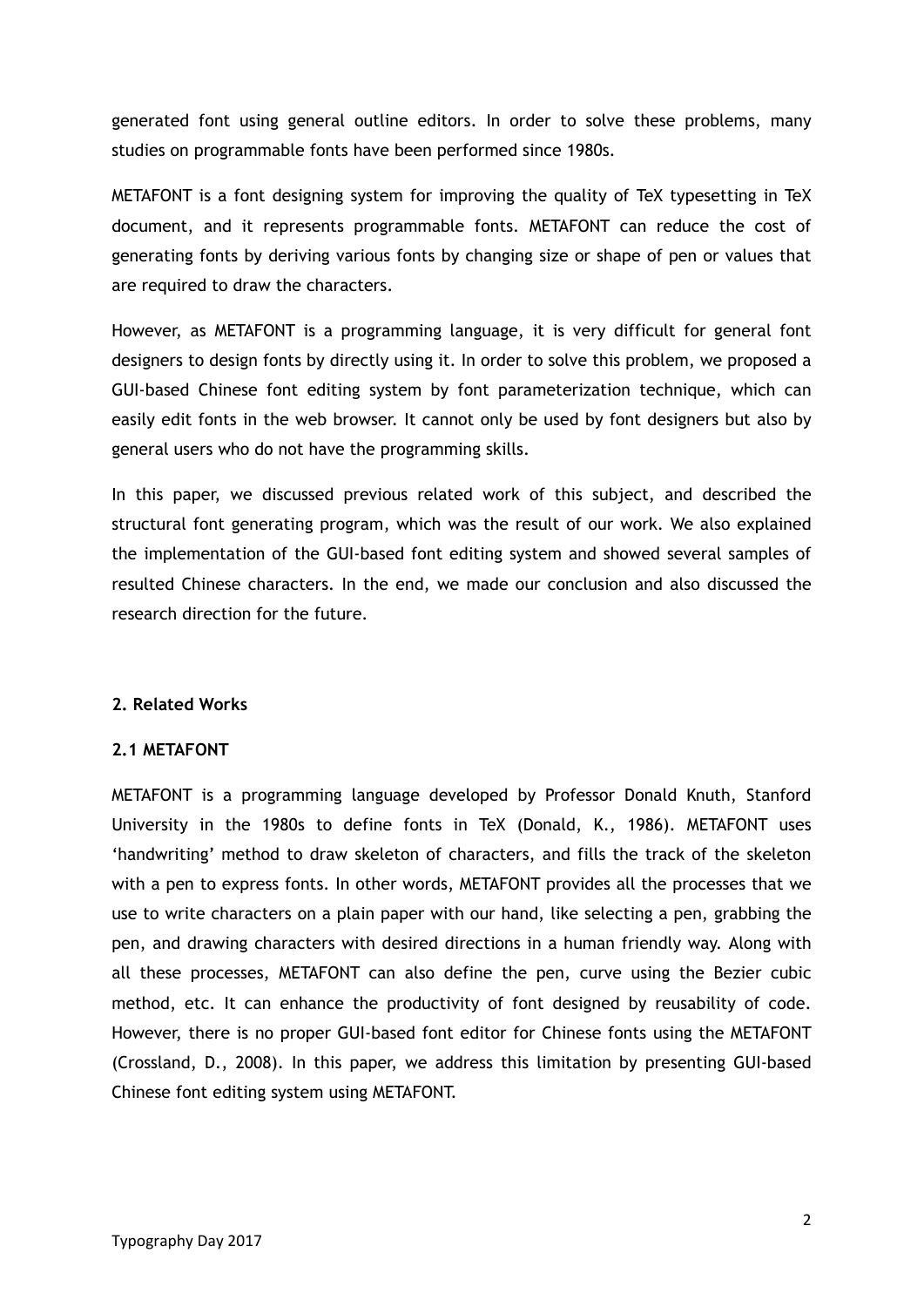## **2.2 Font editing environment using parameters**

To Change the overall style of fonts, font designers must individually edit all characters. In the case of fonts with a large number of characters, such as Chinese and Korean, the tedious repetition is necessary. Recently various researches have been carried out to handle the style of fonts as parameters.

# (1) Adobe Project Faces

Project Faces in Adobe released in 2015, it was implemented using PostScript (Adobe Inc., 2015). In the past, Adobe also implemented an interpolation font format called Multiple Master Font that extended the PostScript Type1 font using the programming language (Adobe Inc., 1992).

## (2) Metaflop

Metaflop is a font editor which can generate fonts based on METAFONT (Metaflop, 2012). Metaflop provides 3 kinds of basic fonts based on METAFONT, and various fonts can be generated according to users' requirement through the GUI. However, Metaflop can only design the alphabet, number, pronunciation distinction mark, symbol, etc., and does not support Chinese Font.

## (3) Prototypo

Prototypo is a web font editor implemented using the SVG Font format (Prototypo, 2014). When a parameter is input from the user, the mapped points of font are affected and the font shape changes. It is implemented using XML formatted SVG font format, and allows the user to specify parameters.

Chinese have a large number of characters, it is necessary to edit fonts using parameters. Existing font editors using parameters reduce the cost of editing fonts, which makes it possible to edit fonts with a convenience. However, all the font editors provide parameters based on the structure and style of Latin characters, so it is impossible to edit Chinese fonts. Therefore, a font editing environment using optimized parameters for Chinese is required.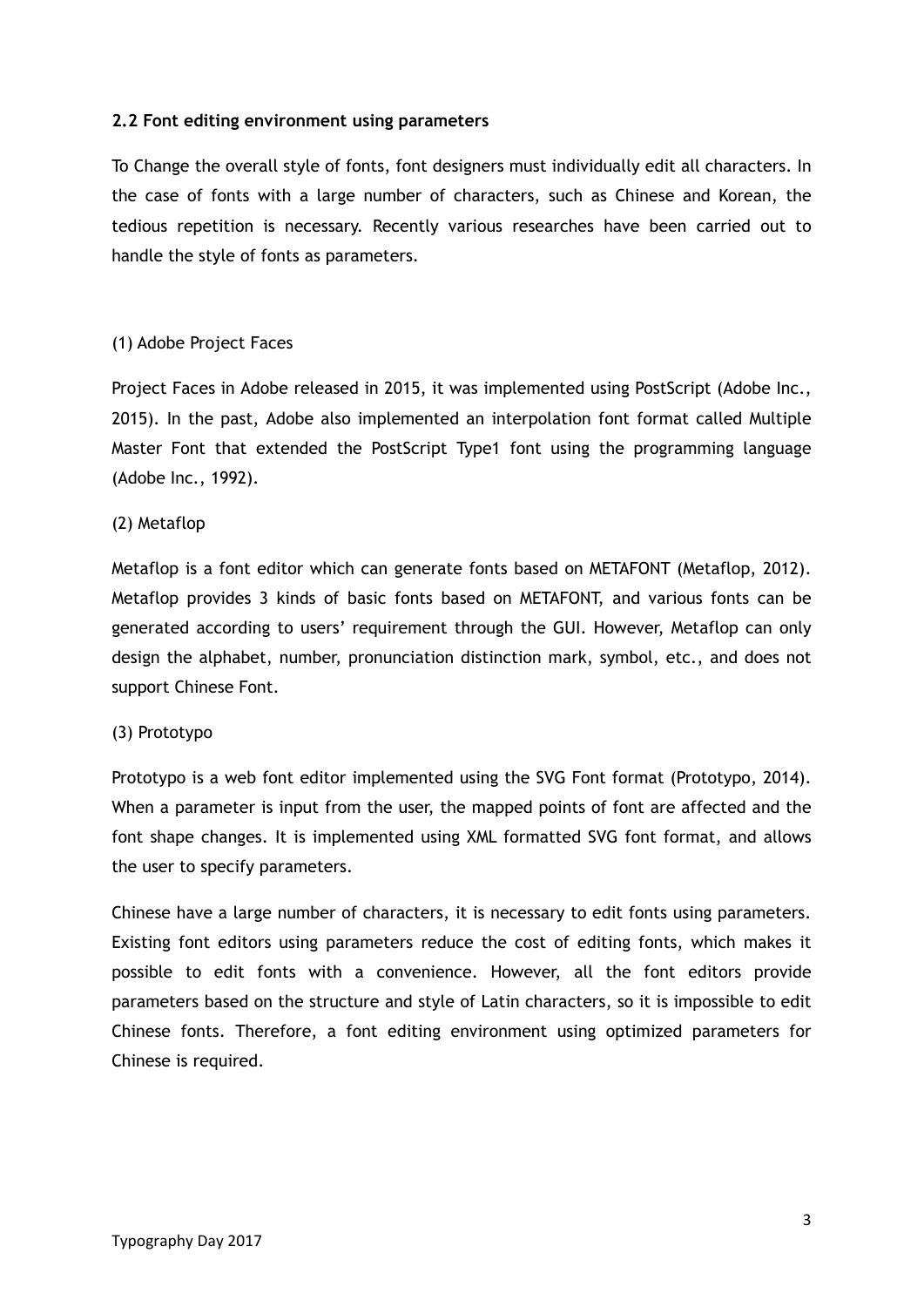# **3. Chinese font editing system with GUI**

The complete structure of the proposed font editing system is shown in Figure.1.



Figure.1 Structure of GUI based Chinese font editing system

# **3.1 Font styles**

水水水水

Figure.2 Various font styles

There are many features to determine various font styles, such as width/height of characters, weight and serif as shown in Figure.2. These features sometimes affect legibility of characters and they are required to generate variety of font shapes in design aspects.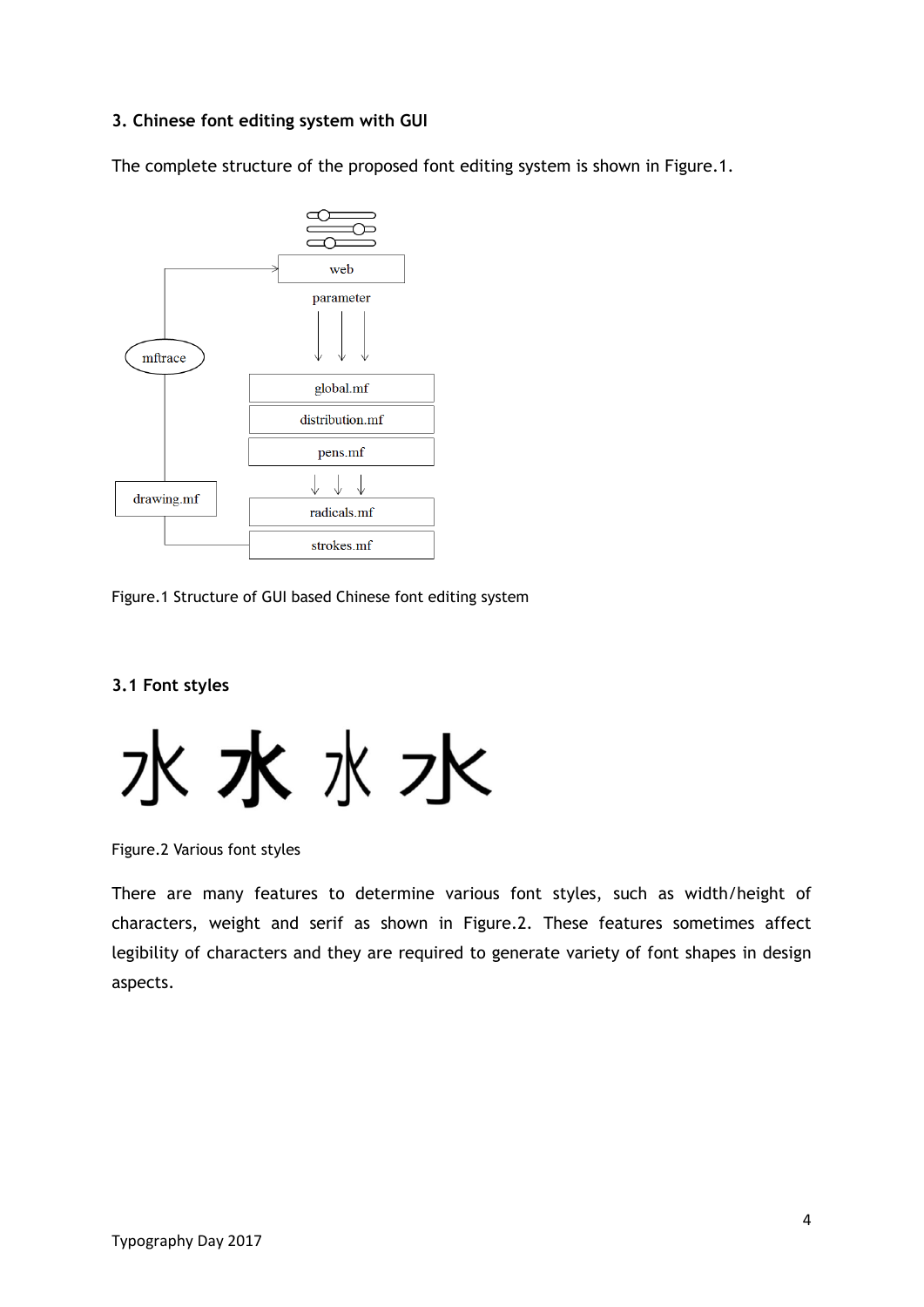#### **3.2 Anatomy of characters**

In typography, characters are divided into various anatomies (Cao, Y., 2012). These anatomies can be used as guideline in editing tools. Alphabets are constituted with their own anatomies as shown in Figure.3. However, Chinese have different concept of anatomies, because they are created by combining several radicals as shown Figure.4. Particularly, Chinese characters have 200 radicals consisting of 1 to 17 strokes (Duan, Q. and Zhang, X., 2015).



Figure.3 Anatomy of alphabet



Figure.4 Anatomy of Chinese

Also, there are combining rules according to position of radicals such as left, right, upper, down, left-upper, right-upper, left-down, and enclosing. Thus, the same radical might have different anatomies depending on their positions. Exploiting these key points in Chinese characters, we classified parameters into two groups; parameters for defining overall font styles and parameters for affecting radicals only according to their relative positions.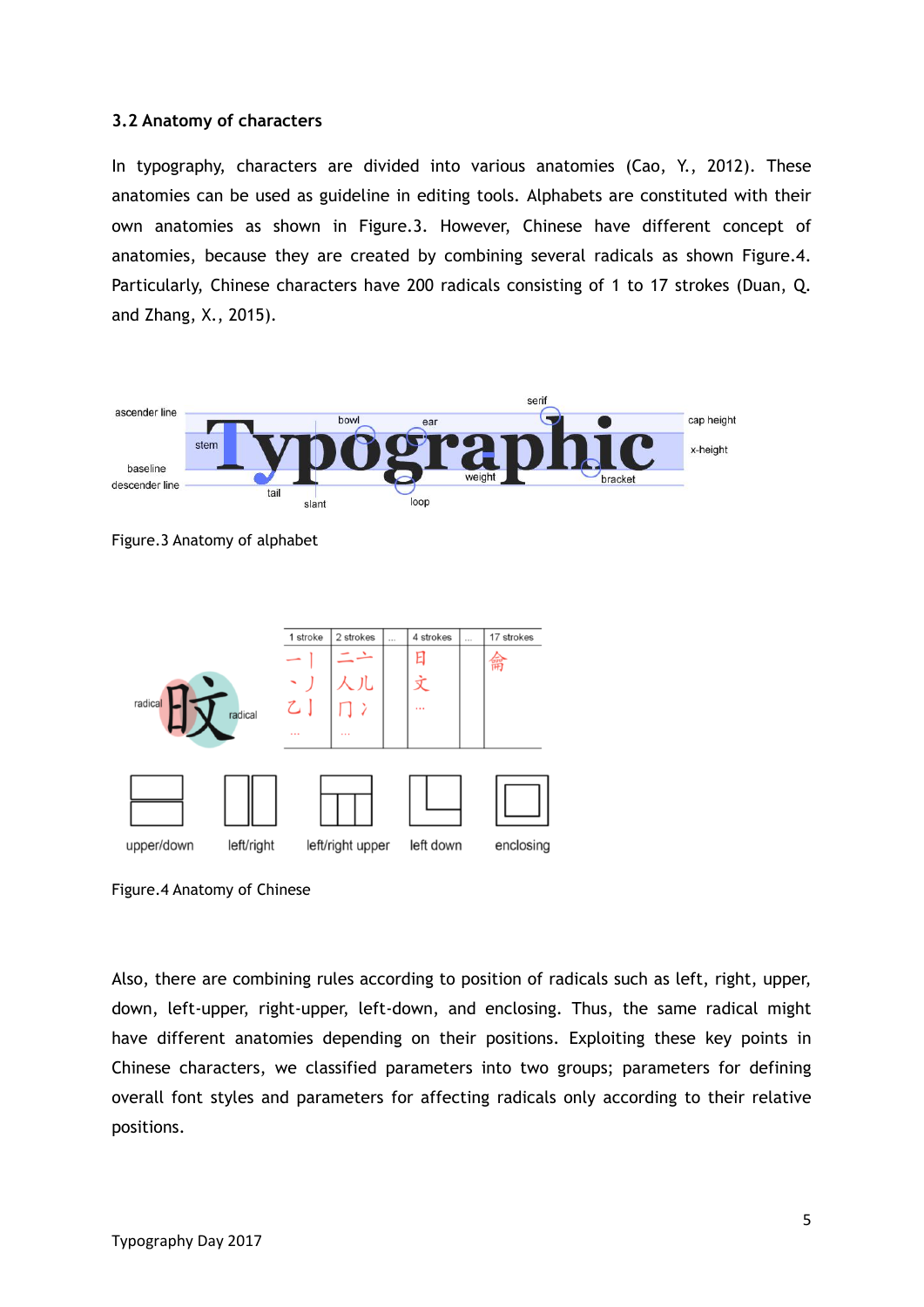# **3.3 Definition of parameters**



Figure.5 Parameter of character and radical

We defined font parameters based on anatomies of Chinese that determine font styles as shown in Figure.5. Some parameters are applied to all characters to determine font styles, whereas some parameters are applied to specific radicals to define its width, height, and distance between radicals depending on their relative positions. There are four kind of parameters that can be applied to all characters.

(1) Pen: METAFONT provides various shapes of pen such as circular, tetragonal, and triangular. The skeleton of character is to be filled with a selected pen. The pen can represent a thickness style of characters such as bold, light, etc., the style of font can be modified by changing width and height of a pen.

(2) Width/Height of characters: These parameters can change style of existing fonts to either thick or thin.

(3) Serif: Serif fonts are quite popular, for example, serif font increases legibility and sanserif font is more sophisticated.

(4) Slant: We need slant parameters that change straight fonts to italic fonts.

We also defined parameters for applying specific radicals as shown in the right side of Figure.5, such as width and height of each radical, and distance between two radicals. In Chinese, each radical is arranged to its predetermined position according to composing rules of characters. We have extracted parameters which affect specific radicals only. If these parameter values of radicals are changed, the modification affects all characters which have the same radicals.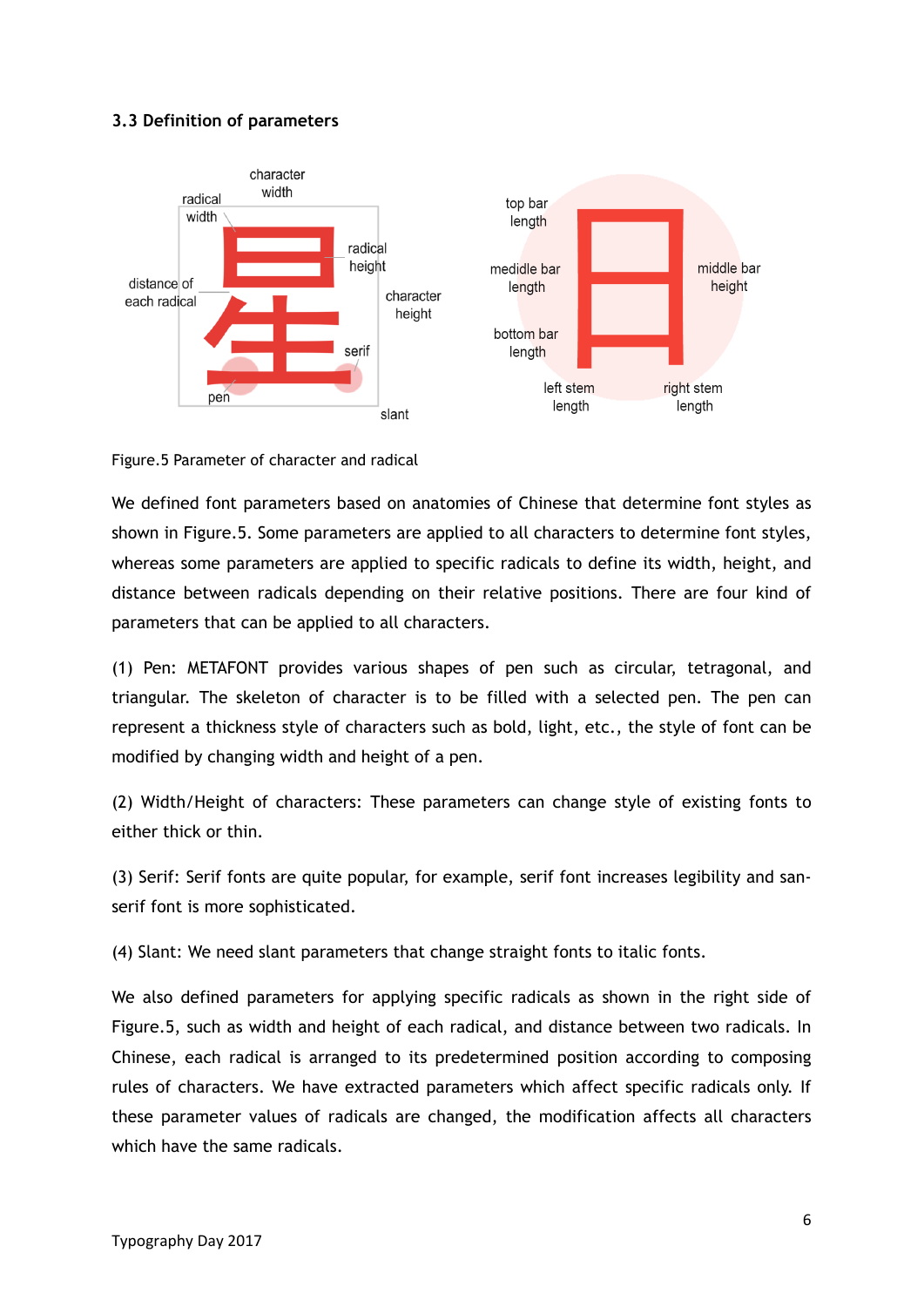# **3.4 Applying parameters to METAFONT**

In order to apply parameters to our font editing system, we used METAFONT as a programming language. We implemented 6 modules to construct METAFONT and provided GUI for easy control of parameters.

(1) Global: Global module is used for storing input parameter values and it's also used for updating in real-time by applying the values to the prototype. The module is frequently referred to draw radicals in the font editing system. The same radical might have different parameter values according to their locations.

(2) Distribution: Distribution module is used for applying different parameter values to each radical according to their relative positions.

(3) Pens: Pen module defines the shape of the pen.

(4) Radicals: Radicals module defines the coordinates of the skeleton of the radicals.

(5) Strokes: Strokes module defines the coordinates of the skeleton of the strokes.

(6) Drawing: Drawing module combines skeletons defined in radicals/stroke modules, and draws the font with the pen defined in pen modules.

In order to apply the fonts to the web, we have to convert the METAFONT to the corresponding outline font such as Type1, Truetype, etc. For this reason, we use 'mftrace' which converts the bitmap font i.e. the output of METAFONT, into the corresponding outline font (Nienhuys, H. W., 1999). Finally, the result of modified styles can be displayed directly on the UI as shown Figure.6. Depending upon the prototype of Gothic styles, completely different styled fonts can be generated by changing the thickness of pen, and by changing the slant of the character. Different parameter values are applied to the same shape of radicals according to their relative positions; as a result, the same shape of radicals on the same relative positions is changed identically.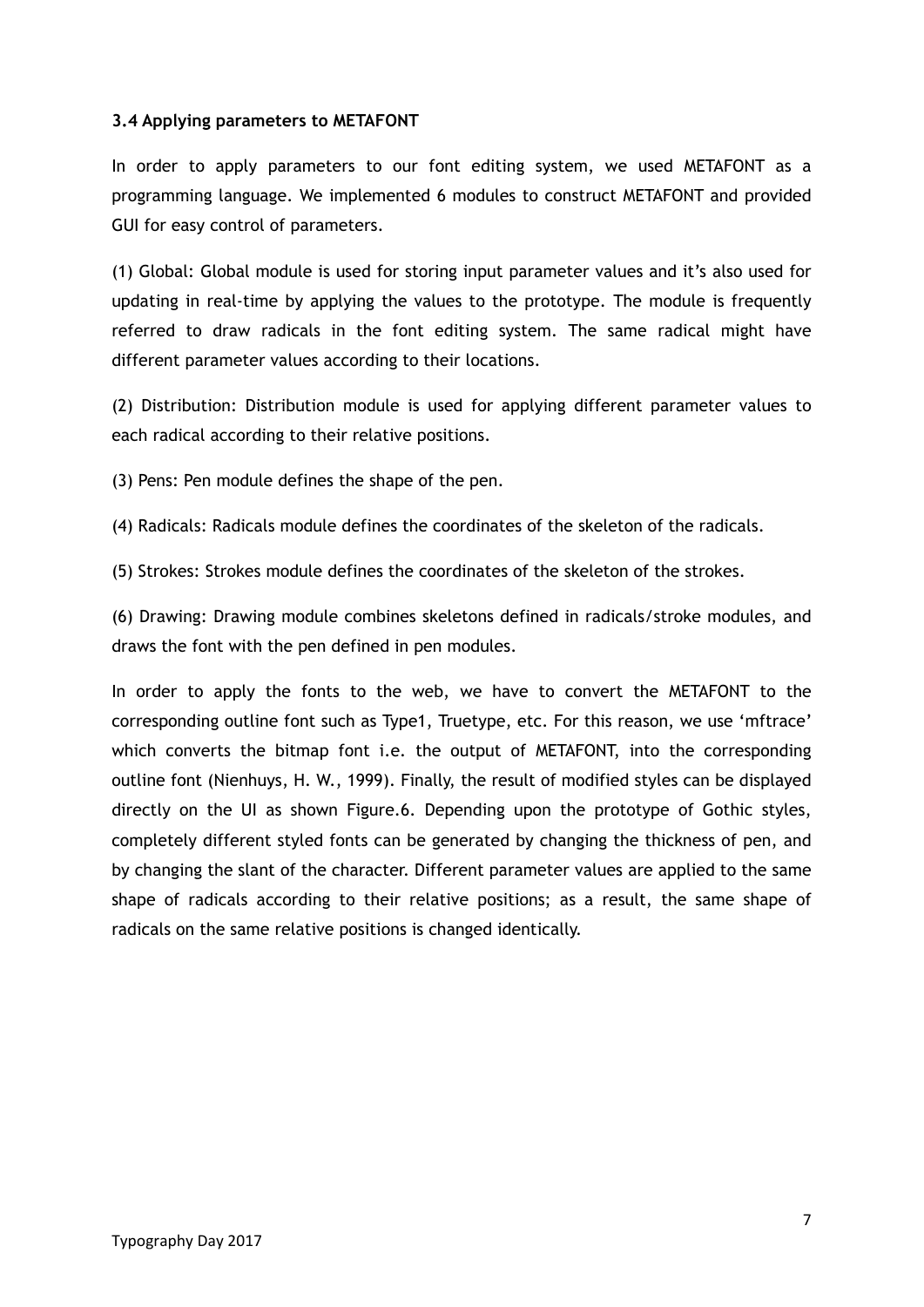

Figure.6 User interface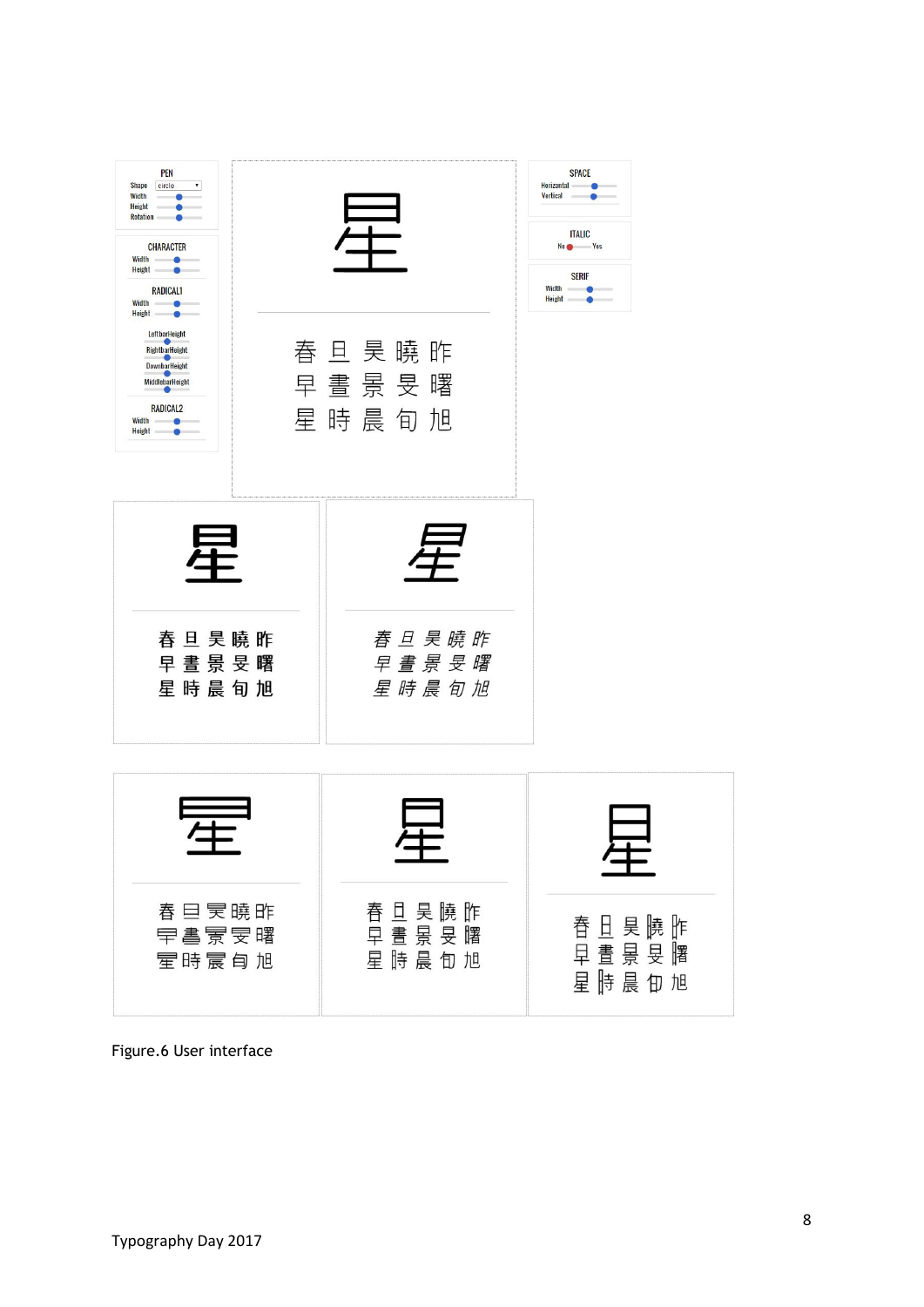#### **4. Conclusions**

In this paper, we proposed a GUI-based Chinese font editing system, which is very easy to use for font designers, who don't have any subject knowledge and programming skills. Chinese font style can be changed with simple GUI controls, provided by Chinese GUIbased font editing system. Lots of repeated efforts were required to change font styles with existing outline font editors. In the GUI-based Chinese font editing system; the style of whole characters can be changed simultaneously by extracting parameters from anatomies of characters, and applying them to whole characters. In this way, our Chinese font editing system can reduce the complexity of designing fonts and can increase usability of METAFONT. This GUI-based Chinese font editing system enable designers to design fonts using METAFONT, based on the anatomies of characters. As it is implemented with HTML5, it can be used on tablets and smartphones as well as on PCs.

Our GUI-based Chinese font editing system is currently using parameters to change font styles. However, the work for extracting more parameters and applying them effectively is under progress. With this work, it is expected that more convenient and detailed font editing system will be provided to font designers in the near future.

#### **Acknowledgement**

This work was supported by Institute for Information & communications Technology Promotion (IITP) grant funded by the Korea government (MSIP) (No. R0117-17-0001, Technology Development Project for Information, Communication, and Broadcast)

#### **References**

Donald, K. (1986) METAFONT: The Program. Addison-Wesley Publishing Company. Crossland, D. (2008) Why didn't METAFONT catch on? TUGboat 29.3, pp 418-420. Adobe Systems Inc. (2015) Adobe News. Sneak Peeks At Adobe Max 2015. Adobe Systems Inc. (1992) Adobe Type1 Font Format: Multiple Master Extensions. METAFLOP, (2012) Available at <http://www.metaflop.com> [Accessed 30 August 2016]

Prototypo, (2014) Available at <https://www.prototypo.io/> [Accessed 30 August 2016]

Cao, Y. (2012) Visual Translation: A New Way to Design a Chinese Typeface Based on an Existing Latin Typeface. Ph.D. Thesis. Faculty of the Louisiana State University and Agricultural and